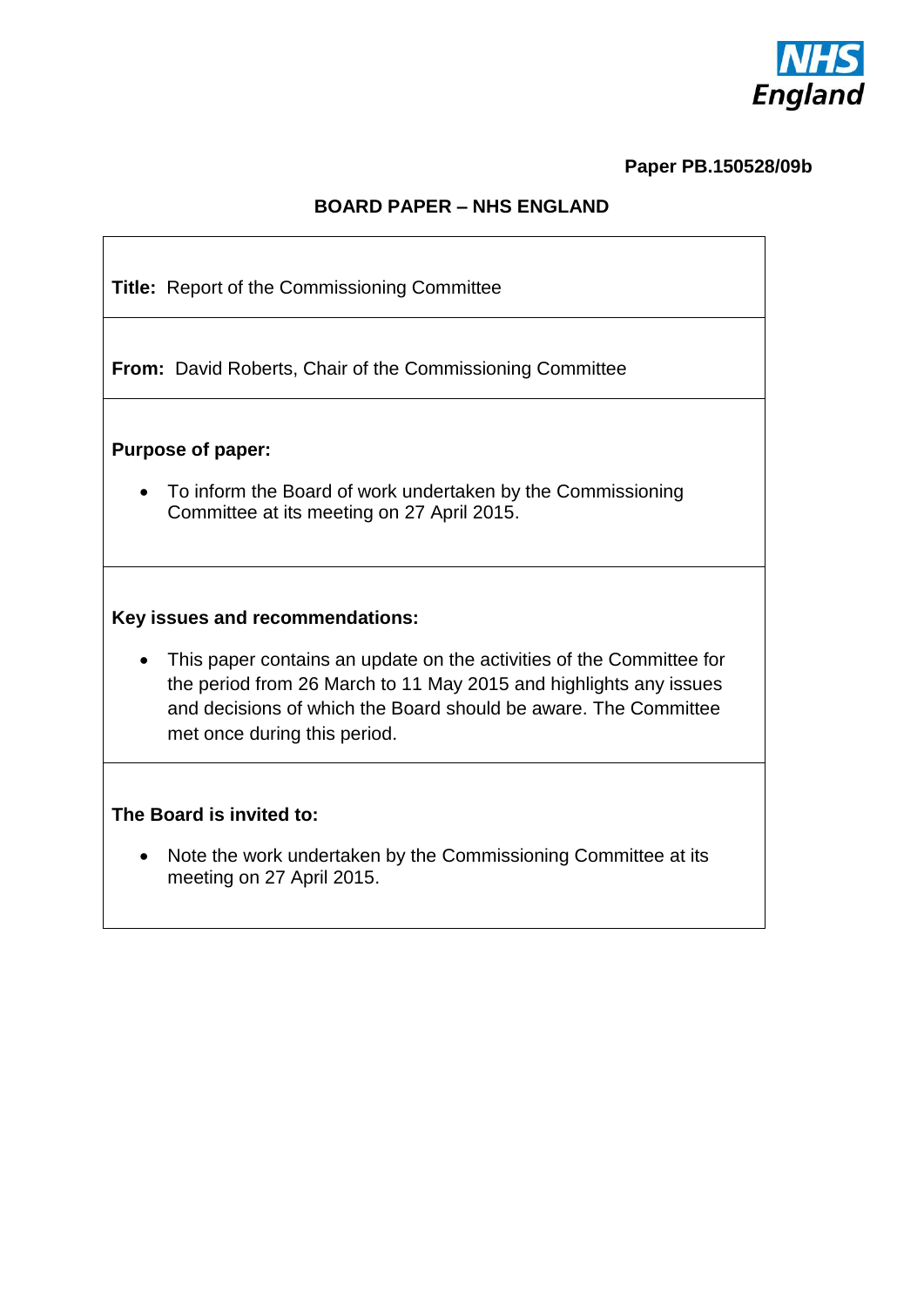## **Report of the Commissioning Committee**

- 1. This paper contains an update on the activities of the Commissioning Committee for the period from 26 March to 11 May 2015 and highlights any issues and decisions that the Board should be aware of. The Committee met once during this period.
- 2. The key issues addressed at the 27 April 2015 Commissioning Committee were:

# **Delivering critical priorities in cancer, mental health and learning disabilities in 2015/16**

3. The Committee considered progress to date in delivering key priorities in cancer, mental health and learning disabilities. It was noted that NHS England has a crucial role to play as a direct commissioner of some services and through its influence over Clinical Commissioning Groups (CCGs) and other partner organisations. The Committee asked for further work on incentives and levers to look at how these could be better used to support delivery of clinical priorities. The Committee agreed that broader issues such as leadership and workforce were potentially crucial components of the work which also needed consideration.

#### **Direct commissioning assurance**

4. The Committee received an update on governance arrangements for directly commissioned services and agreed it would consider each service in future meetings at critical points in the business agenda (e.g. to agree priorities for Public Health Section 7A Commissioning Intentions, 2015/16).

#### **Commissioning support**

5. The Committee received an update on progress to date in the development of Commissioning Support Services and the Lead Provider Framework. The Committee agreed that consideration be given to the need for common standards across the system. The Committee agreed to consider the future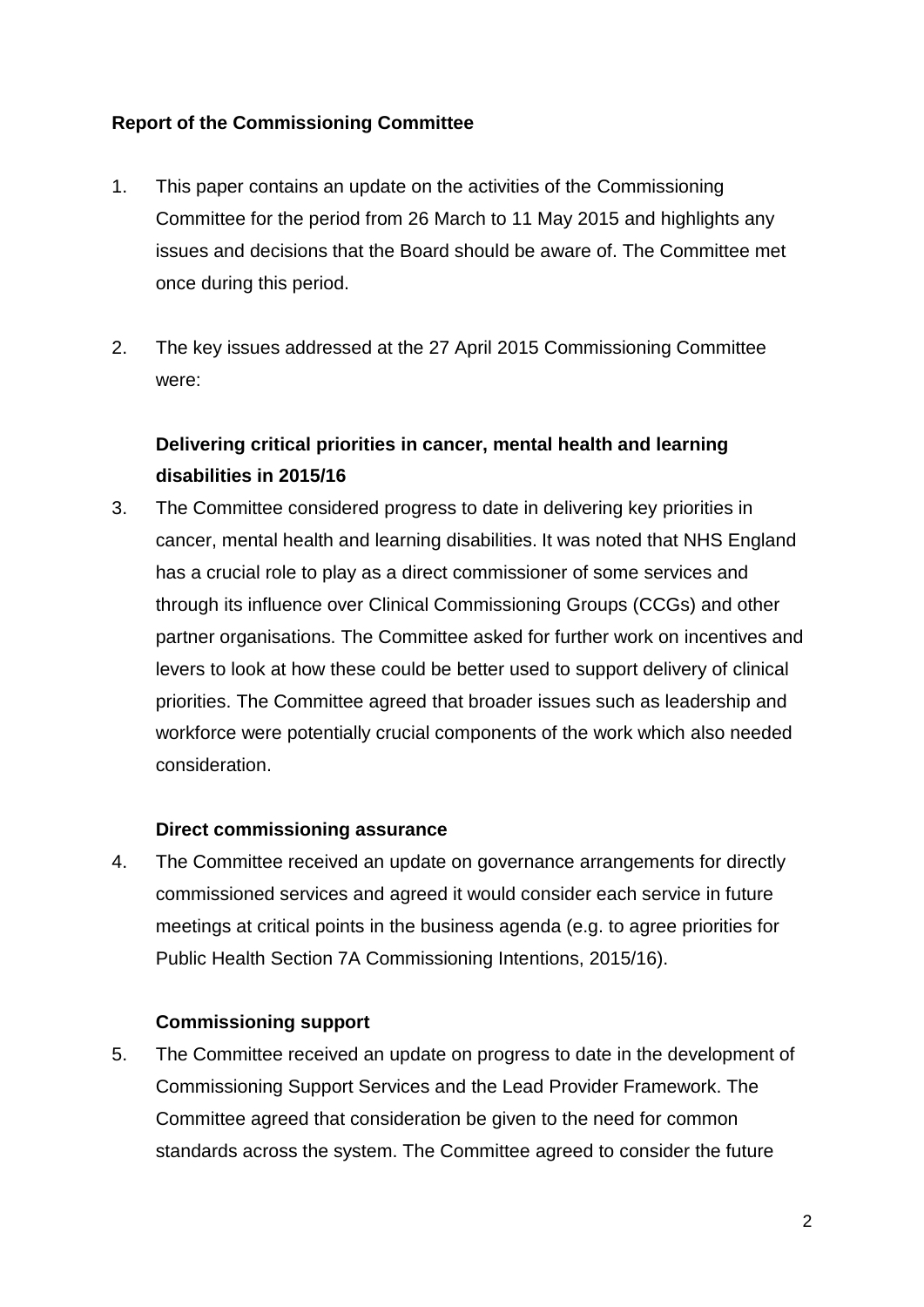form of Commissioning Support Units (CSUs)and their role as part of an integrated commissioning strategy at a future meeting.

### **Commissioning strategy**

- 6. The Committee noted progress in the development of NHS England's commissioning strategy and agreed the key components. The Committee asked that the strategy be accompanied by an overarching narrative which would set further context and that work be concluded by October 2015. The Committee will consider the strategy in detail at its meeting in July 2015.
- 7. The minutes of the 25 March 2015 meeting were approved by the Committee and are attached at Annex 1.

**David Roberts Chairman – Commissioning Committee**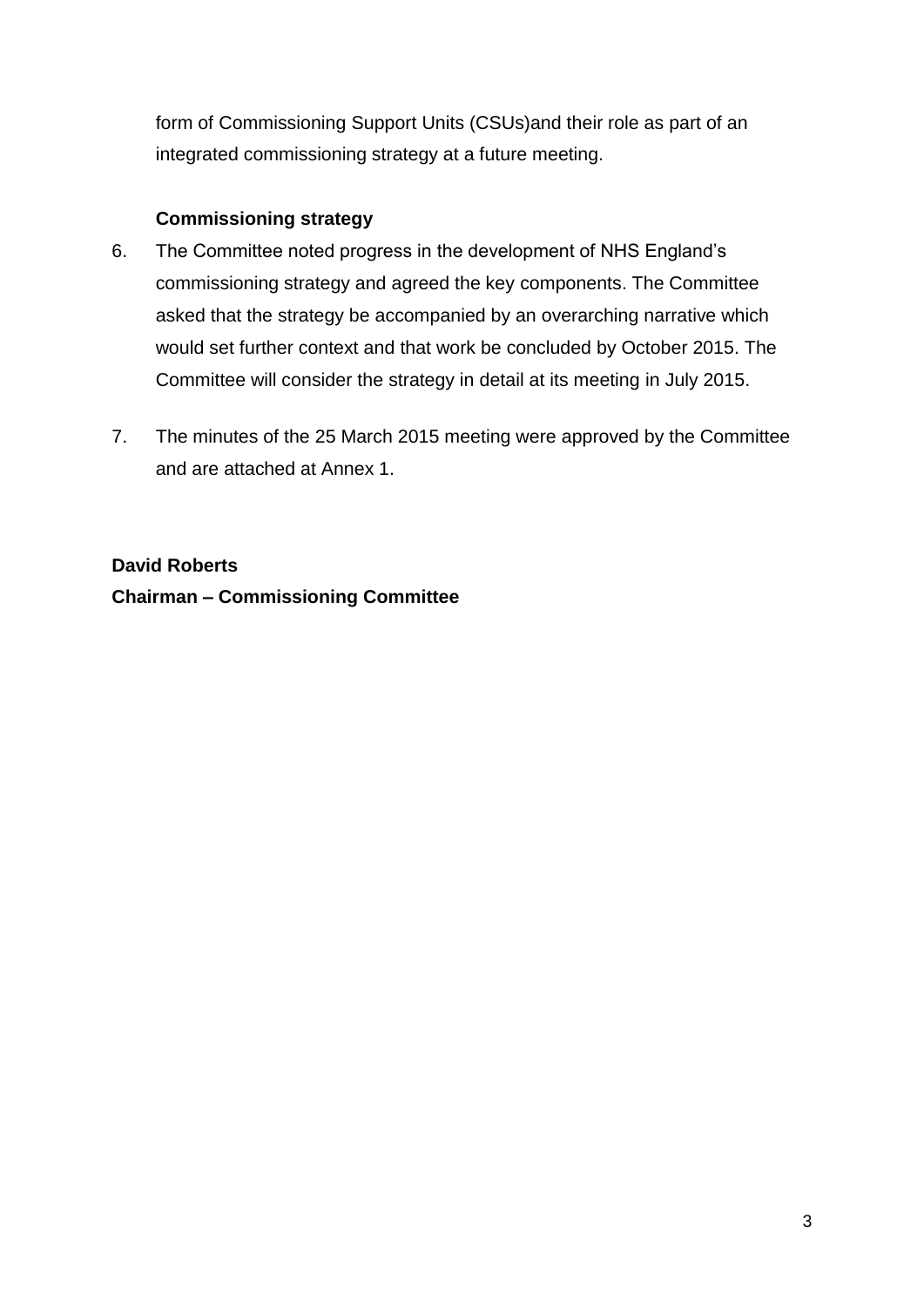#### **COMMISSIONING COMMITTEE**

#### **Minutes of the meeting held on 25 March 2015 at 10.00am In Room 5C05, NHS England, Quarry House, Quarry Hill, Leeds**

#### **Present:**

| David Roberts         | Non-Executive Director (Committee Chair)    |
|-----------------------|---------------------------------------------|
| Lord Victor Adebowale | <b>Non-Executive Director</b>               |
| Noel Gordon           | <b>Non-Executive Director</b>               |
| Paul Baumann          | <b>Chief Financial Officer</b>              |
| Jane Cummings         | <b>Chief Nursing Officer</b>                |
| Dame Barbara Hakin    | National Director: Commissioning Operations |
| Sir Bruce Keogh       | <b>National Medical Director</b>            |
| lan Dodge             | National Director: Commissioning Strategy   |
| <b>Simon Stevens</b>  | <b>Chief Executive</b>                      |
| <b>Apologies:</b>     |                                             |
| Nono ropordod         |                                             |

None recorded

#### **In Attendance:**

| Moira Dumma            | Director of Commissioning Operations (Item 3.2) |
|------------------------|-------------------------------------------------|
| Ivan Ellul             | Director of Commissioning Policy and Planning   |
| <b>Kendall Gilmore</b> |                                                 |
| Sam Higginson          | Director of Strategic Finance (Item 5.1)        |
| Rosamond Roughton      | Director of NHS Commissioning (Item 3.2)        |
| Julia Simon            | Head of Commissioning Policy Unit               |
|                        |                                                 |

**Secretariat:**<br>Louise Harvey

External Partnerships Senior Manager

| <b>Ref</b> | <b>Minute</b>                                                                                                                                                                                                                                                                                                                                                     |
|------------|-------------------------------------------------------------------------------------------------------------------------------------------------------------------------------------------------------------------------------------------------------------------------------------------------------------------------------------------------------------------|
| 1.0        | <b>Welcome and introductions</b>                                                                                                                                                                                                                                                                                                                                  |
| 1.1        | David Roberts welcomed attendees. No apologies were recorded.                                                                                                                                                                                                                                                                                                     |
| 2.0        | Minutes of the previous meeting                                                                                                                                                                                                                                                                                                                                   |
| 2.1        | Paul Baumann requested a change to the minute of the 28 January 2015 meeting<br>as follows:<br>paragraph 1.2 from "the challenge to the commissioning system" to "a<br>$\bullet$<br>challenge for the commissioning system."                                                                                                                                      |
| 2.2        | The minutes of 28 January 2015 were otherwise approved as an accurate record.<br>There were no matters arising.                                                                                                                                                                                                                                                   |
| 3.0        | <b>Strategy</b>                                                                                                                                                                                                                                                                                                                                                   |
| 3.1        | <b>New Models of Care</b><br>lan Dodge provided an update on the New Models of Care programme. It was<br>noted that 269 formal expressions of interest to become vanguard sites had been<br>received and, after a peer review process, 29 first wave sites had been chosen.<br>An open offer was made to Board members who wished to visit the<br>vanguard sites. |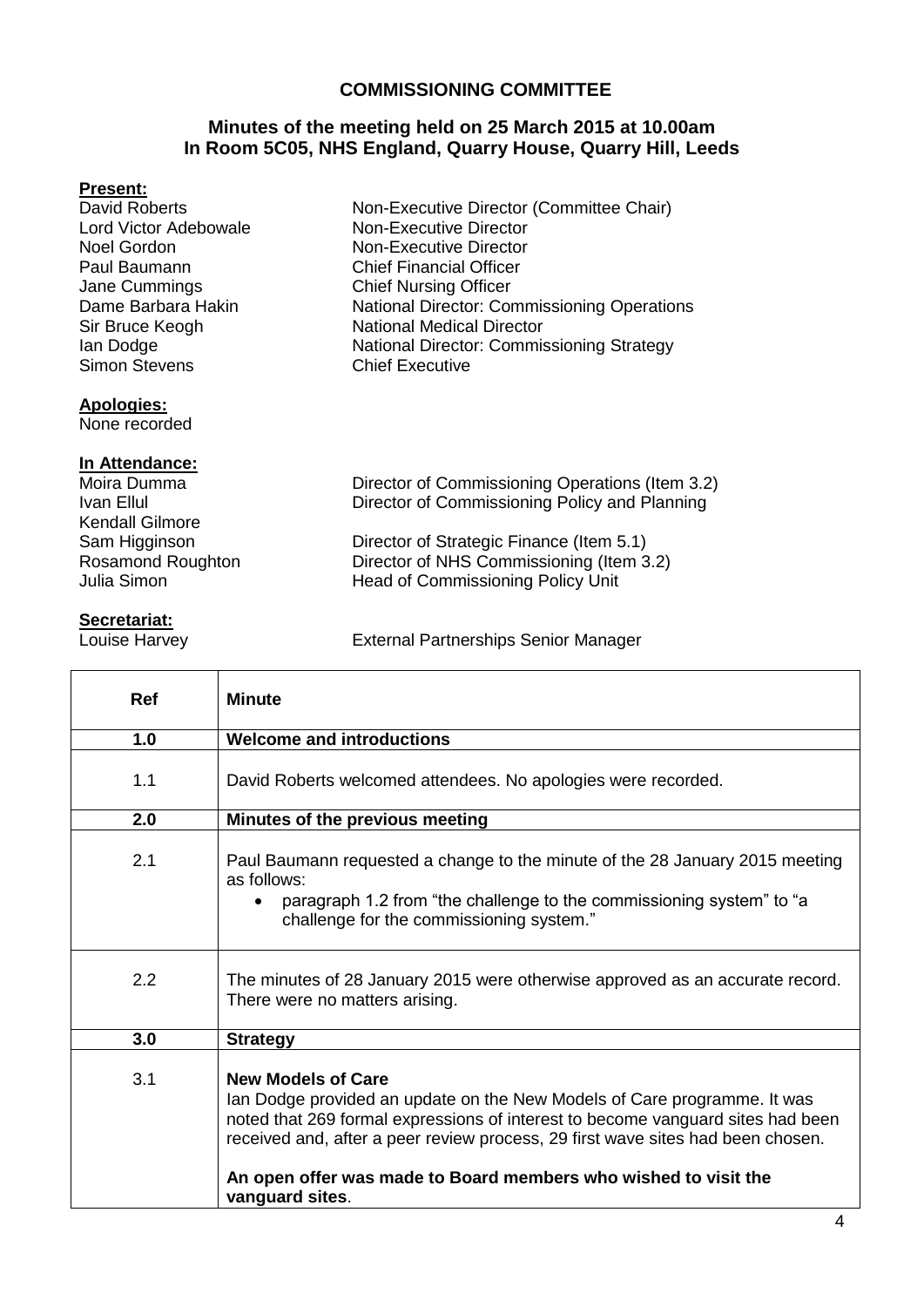| 3.2                             | Members noted the update and asked that:<br>care be taken avoid duplication. The message to non-vanguard sites<br>i.<br>in terms of what NHS England can offer will be important<br>we provide clarity about how learning from the vanguards will be<br>ii.<br>shared<br>the impact of various initiatives, such as vanguards, Better Care Fund<br>iii.<br>on the frontline is monitored<br>a further update be provided at the next Committee meeting to reflect<br>iv.<br>the above.                         |
|---------------------------------|----------------------------------------------------------------------------------------------------------------------------------------------------------------------------------------------------------------------------------------------------------------------------------------------------------------------------------------------------------------------------------------------------------------------------------------------------------------------------------------------------------------|
| <b>Action</b><br>CC 25.03.15/01 | An update on New Care Models vanguard sites to be brought back to the 27<br>April 2015 meeting.<br><b>ACTION: Ian Dodge</b>                                                                                                                                                                                                                                                                                                                                                                                    |
| 3.3                             | <b>Primary Care Co-Commissioning update</b><br>Ian Dodge provided an update on primary care co-commissioning, noting that the<br>work was progressing as planned. In discussion, it was agreed that NHS England<br>regions should retain a line of sight on the first wave of commissioning decisions. It<br>was noted that communities of interest were being established for those Clinical<br>Commissioning Groups (CCGs) taking on joint and delegated responsibilities, to<br>facilitate shared learning. |
| 3.4                             | <b>Specialised Services Commissioning update</b><br>Dame Barbara Hakin presented an update on specialised services commissioning.                                                                                                                                                                                                                                                                                                                                                                              |
| 3.5                             | <b>Primary Care investment</b><br>Rosamond Roughton joined the meeting, updating the Committee on the Prime<br>Minister's Challenge Fund (PMCF) and primary care infrastructure fund. It was<br>noted that the development support provided as part of wave one of the PMCF<br>had been particularly well received and much could be learned from this.                                                                                                                                                        |
| 3.6                             | The Committee accepted the update and proposed that:<br>the various interventions (PMCF, vanguards and BCF) should be<br>Ĺ.<br>mapped across geographies to gain an understanding of the<br>collective impact on those health economies;<br>implications for those health economies without any interventions<br>ii.<br>should be considered.                                                                                                                                                                  |
| <b>Action</b><br>CC.25.03.15/02 | Map to be produced noting the various interventions across the country with<br>an update to be brought to the Committee in June 2015.<br><b>ACTION: Dame Barbara Hakin</b>                                                                                                                                                                                                                                                                                                                                     |
| 3.7                             | <b>Greater Manchester agreement</b><br>Paul Baumann presented an update on the Greater Manchester devolution<br>agreement. It was noted that Greater Manchester would act as a trailblazer for the<br>Five Year Forward View (FYFV) and was keen to seek innovative ways to respond<br>to national challenges.                                                                                                                                                                                                 |
| 3.8                             | The Committee agreed that:<br>Greater Manchester would provide an interesting test bed for an<br>i.                                                                                                                                                                                                                                                                                                                                                                                                            |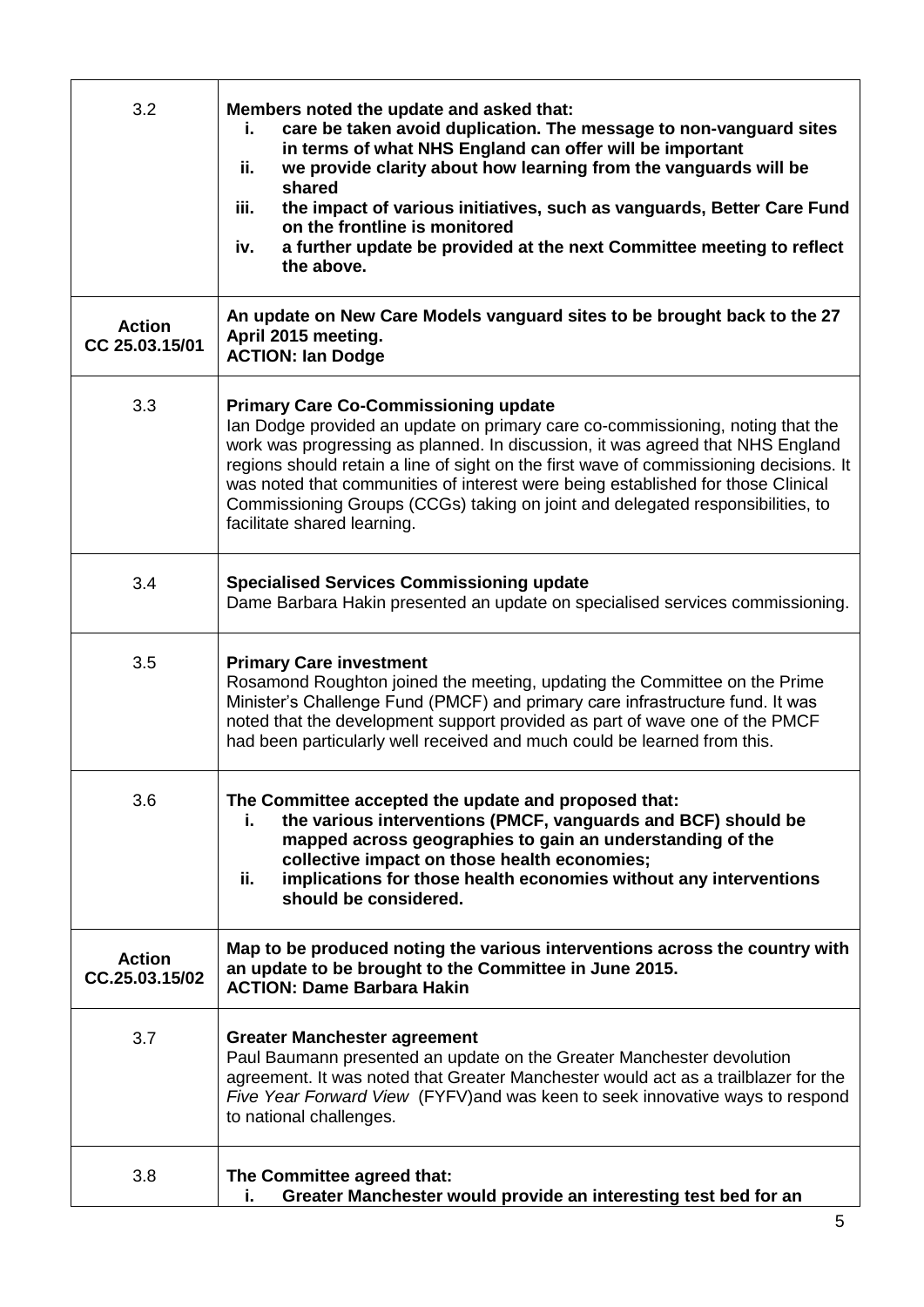|                                 | integrated approach<br>ii.<br>there was a need to ensure clinical leadership remained at the<br>forefront of decision making                                                                                                                                                                                                                                                                                                                                                                       |
|---------------------------------|----------------------------------------------------------------------------------------------------------------------------------------------------------------------------------------------------------------------------------------------------------------------------------------------------------------------------------------------------------------------------------------------------------------------------------------------------------------------------------------------------|
| <b>Action</b><br>CC.25.03.15/03 | Further update to be provided to the Committee at the June 2015 meeting.<br><b>ACTION: Paul Baumann</b>                                                                                                                                                                                                                                                                                                                                                                                            |
| 3.9                             | <b>Commissioning Strategy</b><br>Ian Dodge provided an overview of plans to develop NHS England's<br>commissioning strategy. Work to develop the strategy will commence in May,<br>involving partners at appropriate stages in the process. This item will be discussed<br>in more detail at the April 2015 meeting.                                                                                                                                                                               |
| 4.0                             | <b>Assurance</b>                                                                                                                                                                                                                                                                                                                                                                                                                                                                                   |
| 4.1                             | Moira Dumma joined the meeting.                                                                                                                                                                                                                                                                                                                                                                                                                                                                    |
|                                 | Dame Barbara Hakin updated members on progress towards developing the CCG<br>Assurance Framework for 15/16. A draft CCG scorecard was circulated and<br>members noted that the team would be working with stakeholders to seek their<br>views on this prior to publication.                                                                                                                                                                                                                        |
| 4.2                             | In discussion, the Committee reflected on:<br>the potential impact on those CCGs given a 'limited assurance' or<br>i.<br>those 'not assured' and the motivational effects of publishing<br>underclass performance<br>the fine line between inspection and assurance;<br>ii.<br>iii.<br>the need for the assurance process to add value not just information<br>gathering;<br>the need for a clearer articulation of NHS England's intention around<br>iv.<br>the 'continuous nature' of assurance. |
| 4.3                             | The Committee agreed to recommend approval of the CCG Assurance Framework<br>to the NHS England Board.                                                                                                                                                                                                                                                                                                                                                                                             |
| 5.0                             | <b>Efficiency programme</b>                                                                                                                                                                                                                                                                                                                                                                                                                                                                        |
| 5.1                             | Sam Higginson joined the meeting.                                                                                                                                                                                                                                                                                                                                                                                                                                                                  |
|                                 | Paul Baumann introduced this item, highlighting key points. He noted opportunities<br>for efficiency savings in three areas:<br>Operational efficiency;<br>ı.<br>ii.<br>Procurement;<br>iii.<br>New models of care.                                                                                                                                                                                                                                                                                |